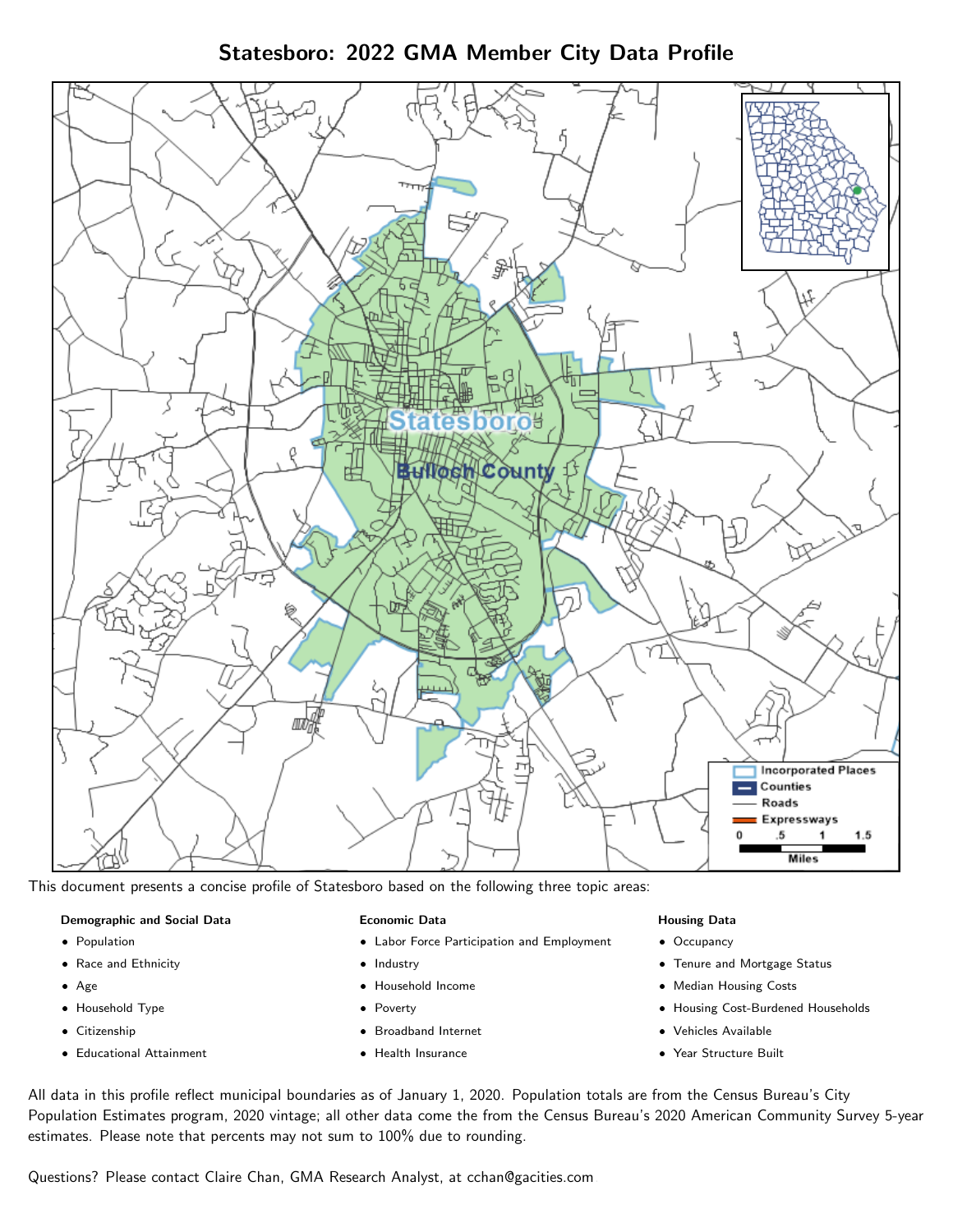# Statesboro: Demographic and Social





16% 14% 12% 10% 8% 6% 4% 2% 0% 2% 4% 6% 8% 10% 12% 14% 16%

# **Citizenship**



Source: American Community Survey, 2020 5-year estimates, table B05002 Source: American Community Survey, 2020 5-year estimates, table B15002

# Race and Ethnicity



Source: U.S. Census Bureau, City Population Estimates, 2020 vintage Source: American Community Survey, 2020 5-year estimates, table B03002

# Household Type



Source: American Community Survey, 2020 5-year estimates, table B01001 Source: American Community Survey, 2020 5-year estimates, table B11001

### Educational Attainment



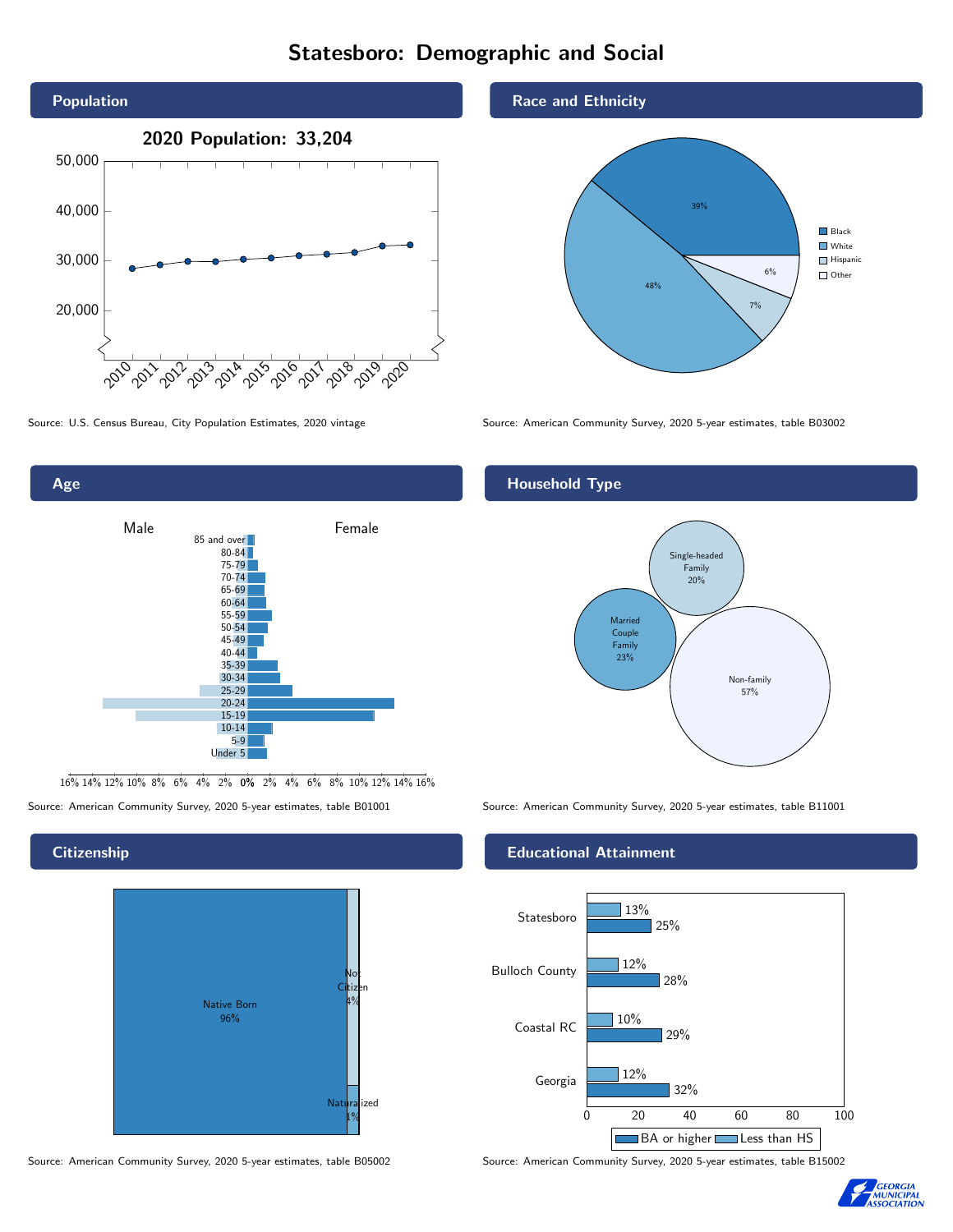# Statesboro: Economic



Source: American Community Survey, 2020 5-year estimates, table B23001 Note: Unemployment rate is based upon the civilian labor force.

# Household Income 0 50,000 100,000 150,000 200,000 250,000 Georgia Coastal RC Bulloch County Statesboro \$85,691 \$78,108 \$68,142 \$43,924 \$61,224 \$57,267 \$48,786 \$32,790

Mean Median

Source: American Community Survey, 2020 5-year estimates, tables B19013 and B19025 Source: American Community Survey, 2020 5-year estimates, table B17010



Industry

| Agriculture, forestry, fishing and hunting, and mining      | $1\%$ |
|-------------------------------------------------------------|-------|
| Construction                                                | 5%    |
| Manufacturing                                               | 9%    |
| <b>Wholesale Trade</b>                                      | 2%    |
| Retail Trade                                                | 12%   |
| Transportation and warehousing, and utilities               | 5%    |
| Information                                                 | $1\%$ |
| Finance and insurance, real estate, rental, leasing         | 2%    |
| Professional, scientific, mgt, administrative, waste mgt    | 6%    |
| Educational services, and health care and social assistance | 28%   |
| Arts, entertainment, recreation, accommodation, food        | 20%   |
| service                                                     |       |
| Other services, except public administration                | $4\%$ |
| Public administration                                       | 5%    |

Source: American Community Survey, 2020 5-year estimates, table C24030

# Poverty



### Health Insurance



Source: American Community Survey, 2020 5-year estimates, table B28002 Source: American Community Survey, 2020 5-year estimates, table B18135